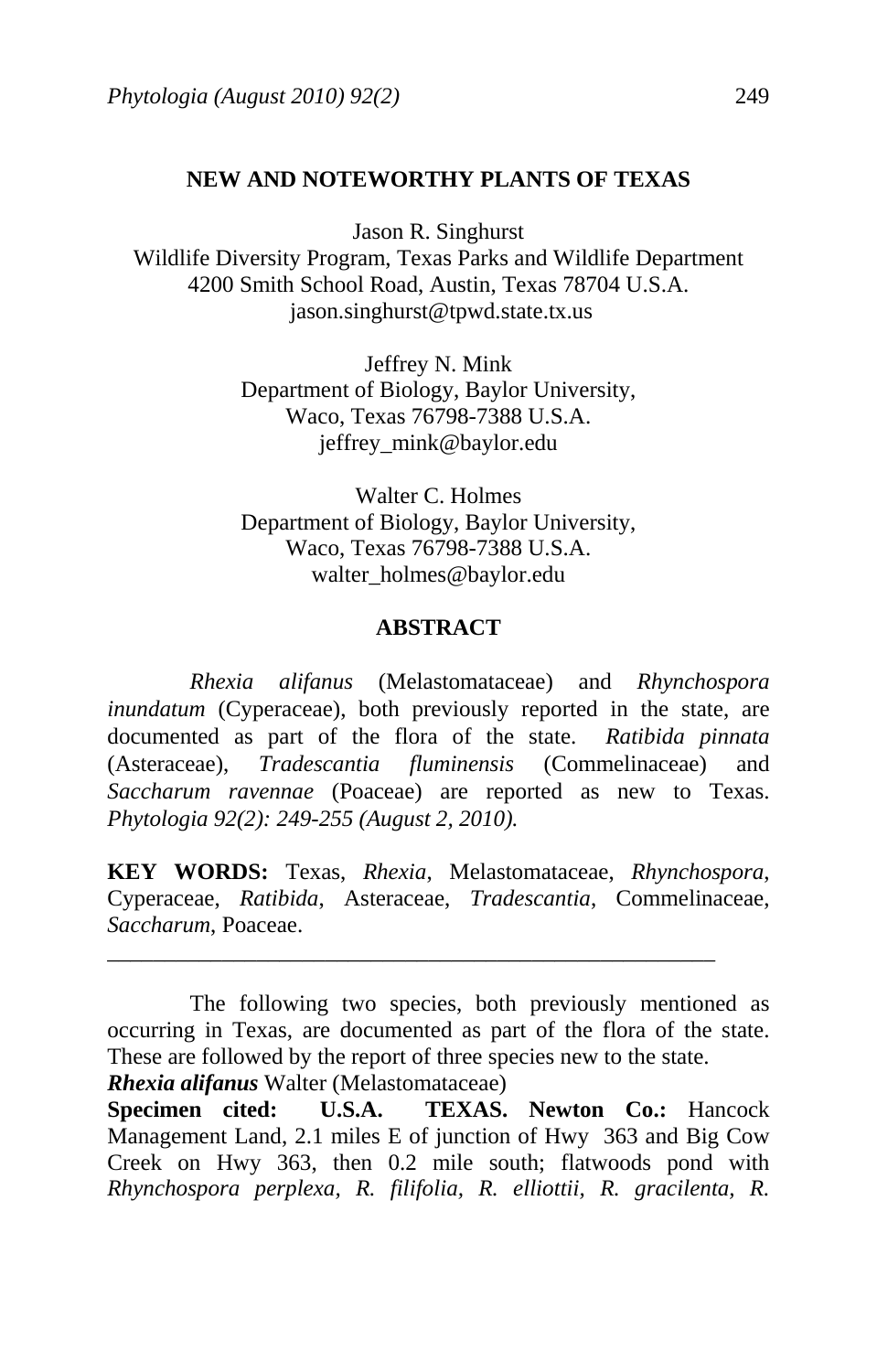*cephalantha, Eleocharis equisetoides, Dichanthelium scabriusculum, Eriocaulon decangulare, Xyris latifolia,* and *Rhexia lutea*, 23 July 2008, *J. Singhurst 16123* (BAYLU).

*Rhexia alifanus* is characterized by glabrous stems, curved anthers 5–11 mm long, and seeds 1.2–1.4 mm long. The species is distributed from North Carolina, south to Florida, then west to Louisiana and Texas. The history of the citation of *R. alifanus* in Texas lacks verification (a voucher specimen). It was first mentioned as occurring in the state by Kral and Bostick (1969). However, the species was not included in the *Manual of the Vascular Plants of Texas* by Correll and Johnston (1970), possibly due to the short period of time between the two publications. In 1972, Correll and Correll included the species in *Aquatic and Wetland Plants of Southwestern United States*, stating "in s.e. Tex. (Hardin Co.)" while Brown (1972) also mentioned the occurrence of the species in Texas. The species was included in the second printing of Correll and Johnston (1979) with the comment "recently reported from Hardin Co., s.e. Tex." Since then, the species has been included as part of the state's flora and is listed in Hatch et al. (1990), Johnston (1990), Jones et al. (1997), Turner et al. (2003), and USDA, NRCS (2010).

Substantial effort has failed to locate either a voucher specimen or a reference citing a specimen from the state. Under such a circumstance, it appears proper to cite the above specimen to document the occurrence of the species within the state. The species is considered to be native to Texas.

# *Rhynchospora inundata* **(**W. Oakes) Fern. (Cyperaceae)

**Specimens cited: U.S.A. Texas. Newton Co.:** E of Sandhill Cemetery, deep peat pond with floating mats, 24 Sep 2009, *J. Singhurst 18003* (BAYLU); **Robertson Co.:** Love Ranch bog, 15 miles east of New Baden, mud and swampy soil, frequent, 2 Jul 1952, *S. K. Menon 325* (TAES); **Washington Co**.: Roadside ditch on Hwy 290, 4.2 mi. SE of county line; sandy soil, 29 Jun 1982, *James Kessler 6197* (TAES).

The initial mention of *Rhynschospora inundata* in Texas is in Jones' et al. (1997) checklist of vascular plants of the state. No indication of importance (i.e., was the first mention of the species in the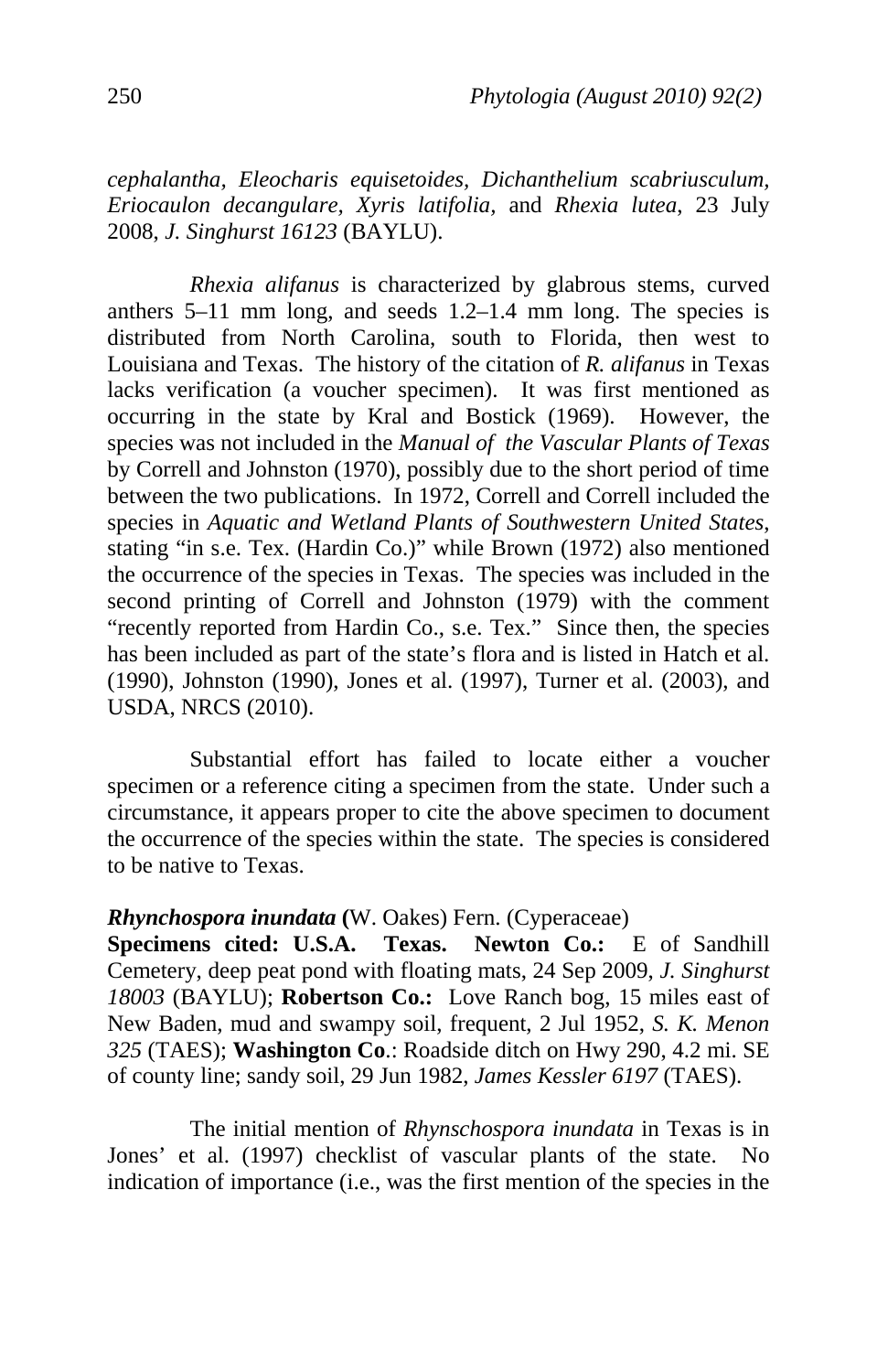state) nor was a listing of representative specimens presented. This report was used by USDA, NRCS (2010) as the basis for including Texas as part of the distribution of the species. The distribution of the species presented in Kral (2002) does not include Texas and Turner et al. (2003) do not include the species in their atlas of the vascular flora of the state. The specimens cited above thus serve as documentation of the species in Texas.

The species is distributed in the lower Atlantic and Gulf coastal plains from Massachusetts and Rhode Island to Florida and west to eastern Texas. It is considered to be native to the state. This emergent species occurs in savannah ponds and pools. Within Texas, the species is known from widely separated locations. The Robertson Co. location is approximately 280 km west of the Newton Co. location, while the Washington Co. location is 240 km west of the Newton Co. record. The Robertson Co. and Washington Co. locations are about 90 km distant. Kral (2002) includes Louisiana within the distribution of *R. inundata*, but neither Thomas and Allen (1993) nor USDA, NRCS (2010) indicate the presence of the species in that state.

Label data from Texas specimens suggest that the low representation of the species in Texas herbaria may be related to misdetermination as *R. corniculata*, (Lamarck) A. Gray, a similar and much more abundant cespitose species lacking slender scaly rhizomes characteristic of *R. inundata*. Additional information is in Kral (2002).

# *Ratibida pinnata* (Ventenat) Barnhart (Asteraceae)

**Specimen Cited: U.S.A. Texas. Bowie Co.:** Godley Prairie, 1.8 mi. S of FM 1840 and Hwy 98, just S of Godley Community, alfisol prairie with mima mounds, 27 Jun 2009, *J. Singhurst 17500* (BAYLU).

*Ratibida* is a genus of seven species, four of which occur in the United States and Canada (Urbatsch and Cox, 2006). Until now, three species have been recorded in Texas. These are *R. columnifera* (Nuttall) Wooton and Standley, widely distributed in the eastern twothirds if the state, *R. peduncularis* (T. & G.) Barnhard of the south Texas plains and the Gulf prairies and marshes, and *R. tagetes* (E. James) Barnhard of the western third of Texas. *Ratibida pinnata*, here reported as new to Texas, is widely distributed in eastern North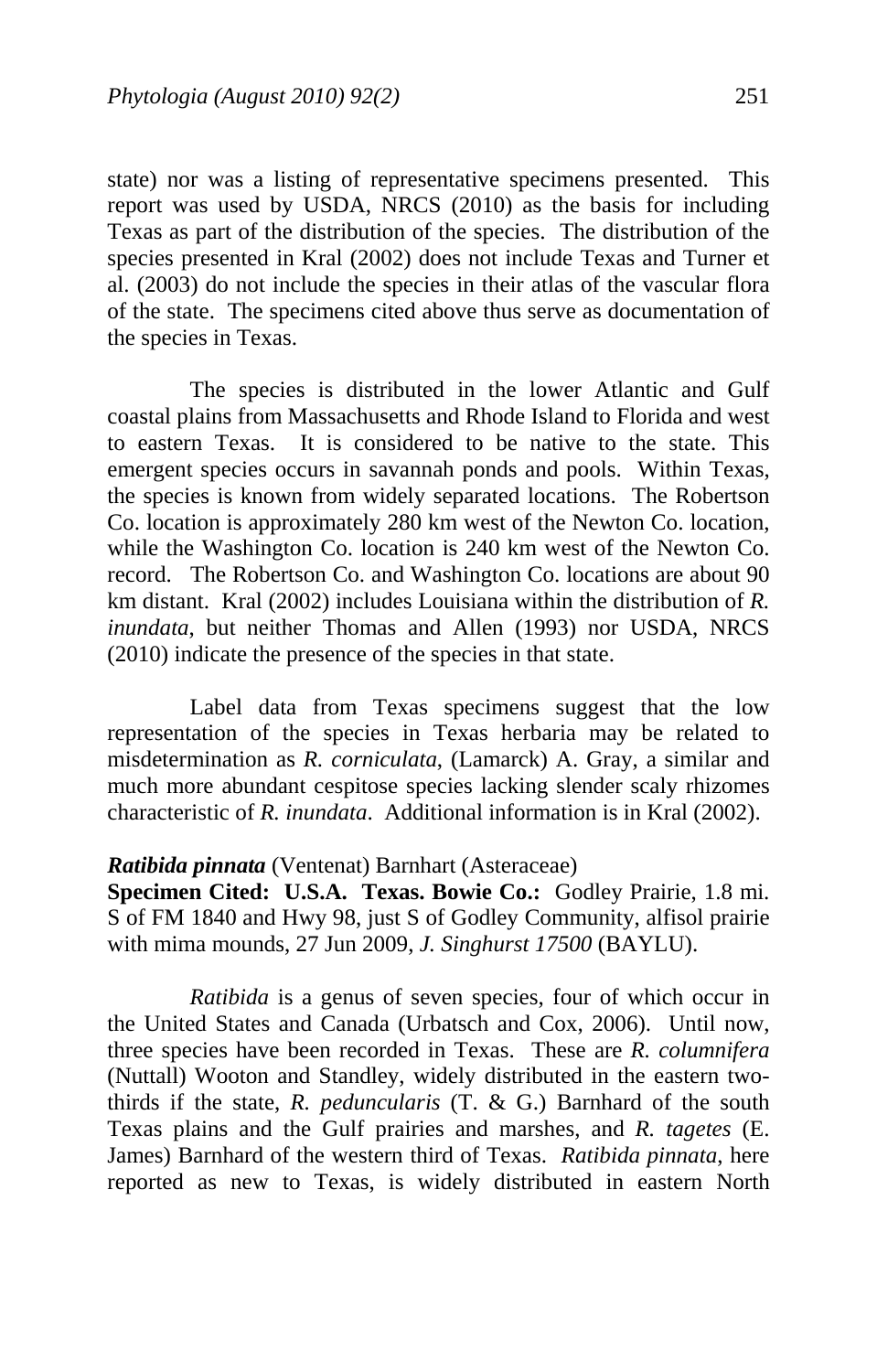America from west and south of the Appalachian Mountains to the eastern portions of the tall grass prairies of the Great Plains (Urbatsch and Cox 2006). The species is reported in Choctaw and Mc Curtain counties, Oklahoma, which border Texas, and Hempstead and Clark counties, in southwest Arkansas (USDA, NRCS 2010). The Texas location cited is about four miles southwest of New Boston, Bowie Co., Texas. A key to the species of *Ratibida* and an illustration of *R. pinnata* are in Urbatsch and Cox (2006). The species is considered to be native to the state.

### *Tradescantia fluminensis* Vellozo (Commelinaceae).

**Specimens cited: U.S.A. Texas. Travis Co**.: Austin, jct. of Koenig Ln. and Waller Creek, 19 Mar 2009, J. & A. *Singhurst 17671* (BAYLU); Austin, jct. 34<sup>th</sup> Street and Shoal Creek, 25 Jun 2009, *J. Singhurst 17515* (BAYLU); **Victoria Co.:** Victoria, 12 May 1968, *Tim Edwards s.n*. (BAYLU).

*Tradescantia fluminensis* is native to South America, where it is distributed from Brazil to Argentina. The species is naturalized in coastal California and the Gulf Coastal plain of Alabama, Florida, and Louisiana (Faden 2000). The species has recently been reported in Georgia by Carter et al. (2009). Reports of the species by Small (1933) in North Carolina and Georgia are unconfirmed (Faden 2000). USDA, NRCS (2010) mentions that the species occurs in Kentucky. In Texas, the species occurs in shaded areas, springs, streams, and seeps in limestone, often in mats.

#### *Saccharum ravennae* L. (Poaceae)

**Specimen cited: U.S.A. Texas. Hemphill Co.: Gene Howe Wildlife** Management Area, north side of the Canadian River, 15 Oct 2009, *J. Singhurst* 17613 (BAYLU). **Wheeler Co.**: 2.6 mi. N of Shamrock (jct. of Interstate Hwy 40 and U.S. Hwy 83), north side of North Fork Red River, west side of Hwy 83, 15 Oct 2009, *J. Singhurst 17670*  (BAYLU).

*Saccharum ravennae* (formerly *Erianthus ravennae* Beauv.) is a native of southern Europe and western Asia (Webster 2003). Bailey (1949) mentions that the species is utilized as an ornamental, especially were thermal regimes are too severe for pampas grass (*Cortaderia*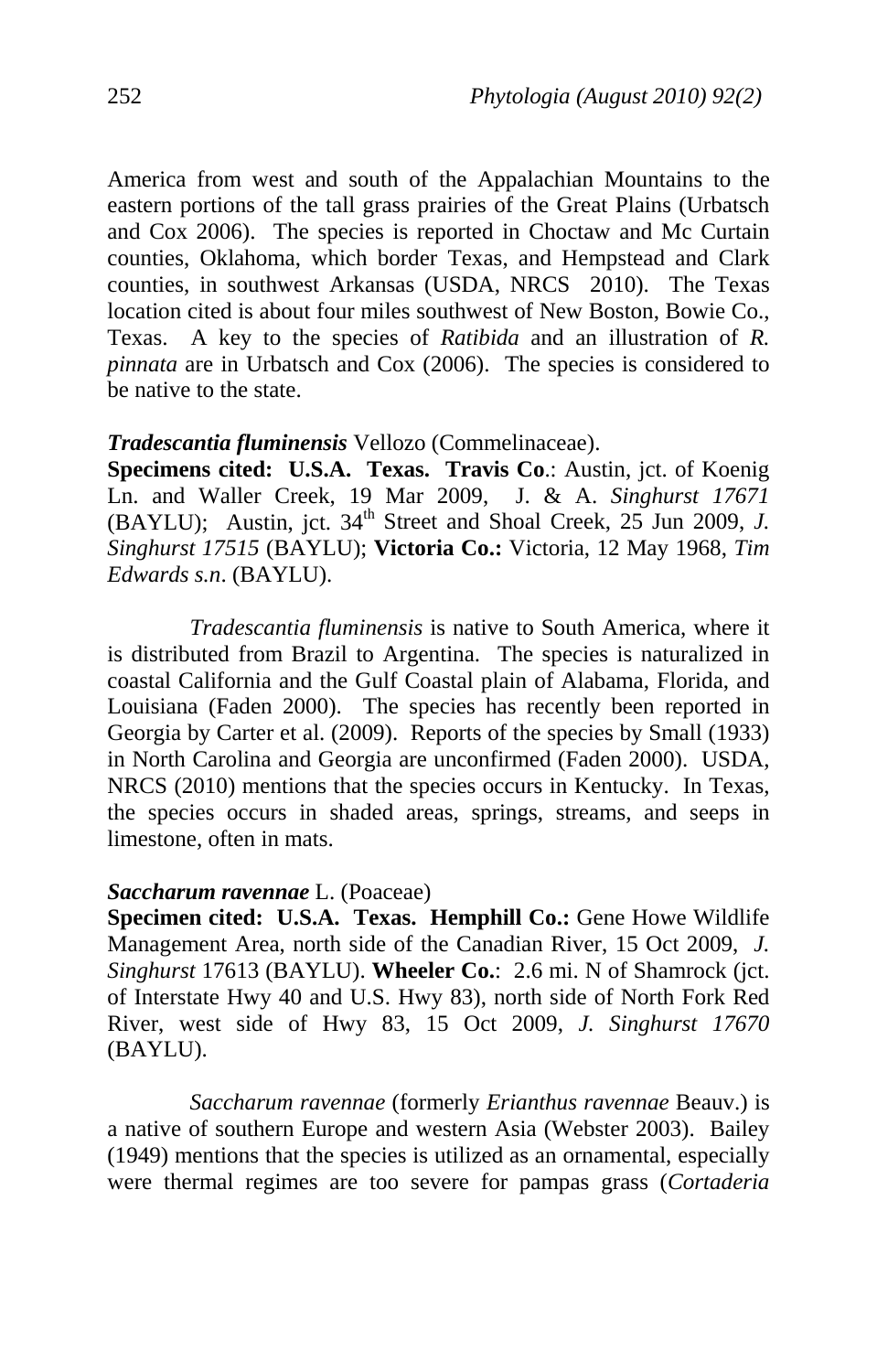*selloana* (Schult & Schult. f.) Asch. & Graebn.). The species is first mentioned as occurring in the United States in Hitchcock (1935, 1950), but is unnumbered and does not appear in the key. In that work, such plants were not considered as permanent constituents of the flora and appear not to be established. However, it is mentioned in both editions that the species is "Established along irrigation ditches near Phoenix, Arizona." The species was reported as adventive in Arizona by Kearney and Peebles (1960). The oldest herbarium specimen located was from Fresno, California, collected 4 August 1918 by *P.B.Kennedy s.n.* (CDA 206). It is not known if this was a naturally occurring or cultivated plant. Webster (2003) mentions that the species occasionally escapes from cultivation and may persist. Presently, *S. ravennae* has been recorded in a discontinuous distribution as far east as Florida, north to Maine and Michigan and west to California. The occurrence of the species in Texas should be monitored to determine if it will become a permanent part of the state's flora and possibly a serious invasive pest.

### **ACKNOWLEDEMENTS**

The authors thank Chris Reid of the Louisiana Natural Heritage Program whose assistance led to the discovery of the *Rhexia* and the *Rhynchospora* reported here. The following herbaria provided information and/or specimens essential to this study: ASTC, BRIT, GH, NY, SBSC, SHST, TAES, TAMU, and TEX/LL. Their assistance was greatly appreciated. We also thank Charles T. Bryson, USDA-ARS, Stoneville, Mississippi and Thomas N. Phillips, Forest Botanist, U.S. Forest Service, National Forests and Grasslands in Texas, Lufkin, Texas, for review of the manuscript.

# **LITERATURE CITED**

- Bailey, L. H. 1949. Manual of cultivated plants. The Macmillan Company, New York.
- Brown, C. A. 1972. Wildflowers of Louisiana and adjoining states. Louisiana State University Press, Baton Rouge.
- Carter. R., W. W. Baker, M. W. Morris. 2009. Contributions to the flora of Georgia, U.S.A. Vulpia 8: 1-54.
- Correll, D. S. and H. B, Correll. 1972. Aquatic and wetland plants of southwestern United States. U.S. Government Printing Office, Washington, D. C.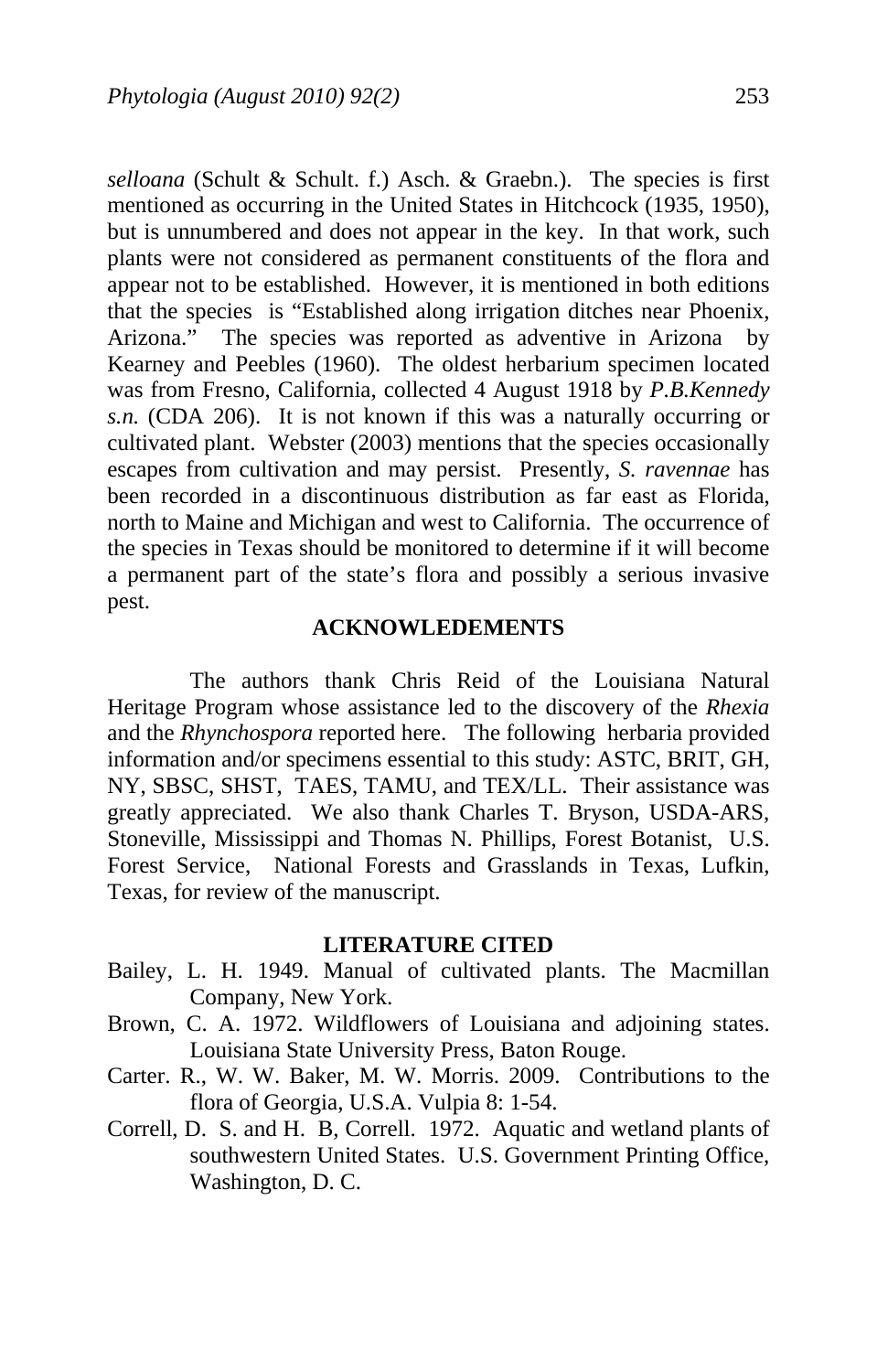- Correll, D. S. and M. C. Johnston. 1970. Manual of the vascular plants of Texas. Texas Research Foundation, Renner.
- Correll, D. S. and M. C. Johnston. 1979. Manual of the vascular plants of Texas. 2<sup>nd</sup> Printing. University of Texas at Dallas, Richardson.
- Faden, R. B. 2000. Commelinaceae. *In* Flora of North America Editorial Committee, Flora of North America Vol. 22, Magnoliophyta: Alismatidae, Arecidae, Commelinidae (in part), and Zingiberidae; Oxford University Press, Oxford. Pp 170-197.
- Hatch, S. L., K. N. Gandhi, and L. E. Brown. 1990. Checklist of the vascular flora of Texas. Texas Agric. Exp. Sta. MP-1655, Texas A&M University, College Station, TX.
- Hitchcock, A. S. 1935. Manual of the grasses of the United States. U.S. Government Printing Office, Washington, D. C.
- Hitchcock, A. S. 1950. . Manual of the grasses of the United States., (2<sup>nd</sup> ed. revised by A. Chase), U.S. Government Printing Office, Washington, D. C.
- Johnston, M. C. 1990. The vascular plants of Texas. A list, up-dating the manual of the vascular plants of Texas.  $2<sup>nd</sup>$  ed. Published by the author, Austin, Texas.
- Jones, S. D., P. K. Wipff, and P. M. Montgomery. 1997. Vascular Plants of Texas. a comprehensive checklist including synonymy, bibliography, and index. University of Texas Press, Austin.
- Kearney, T. H. and R. H. Peebles. 1960. Arizona flora, 2nd ed. University of California Press, Berkeley.
- Kral, R. 2002. *Rhynchospora*. *In* Flora of North America Editorial Committee, Flora of North America Vol. 23, Magnoliophyta: Commelinidae (in part); Cyperaceae. Oxford University Press, Oxford. Pp 200-239.
- Kral, R. and P. E. Bostick. 1969. The genus *Rhexia* (Melastomataceae). Sida 3: 387-440.
- Small, J. K. 1933. Manual of the southeastern flora. University of North Carolina Press, Chapel Hill.
- Thomas, R. D. and C. M. Allen. 1993. Atlas of the vascular flora of Louisiana. Vol. 1: ferns & fern allies, conifers & monocotyledons. Louisiana Department of Wildlife and Fisheries, Baton Rouge.